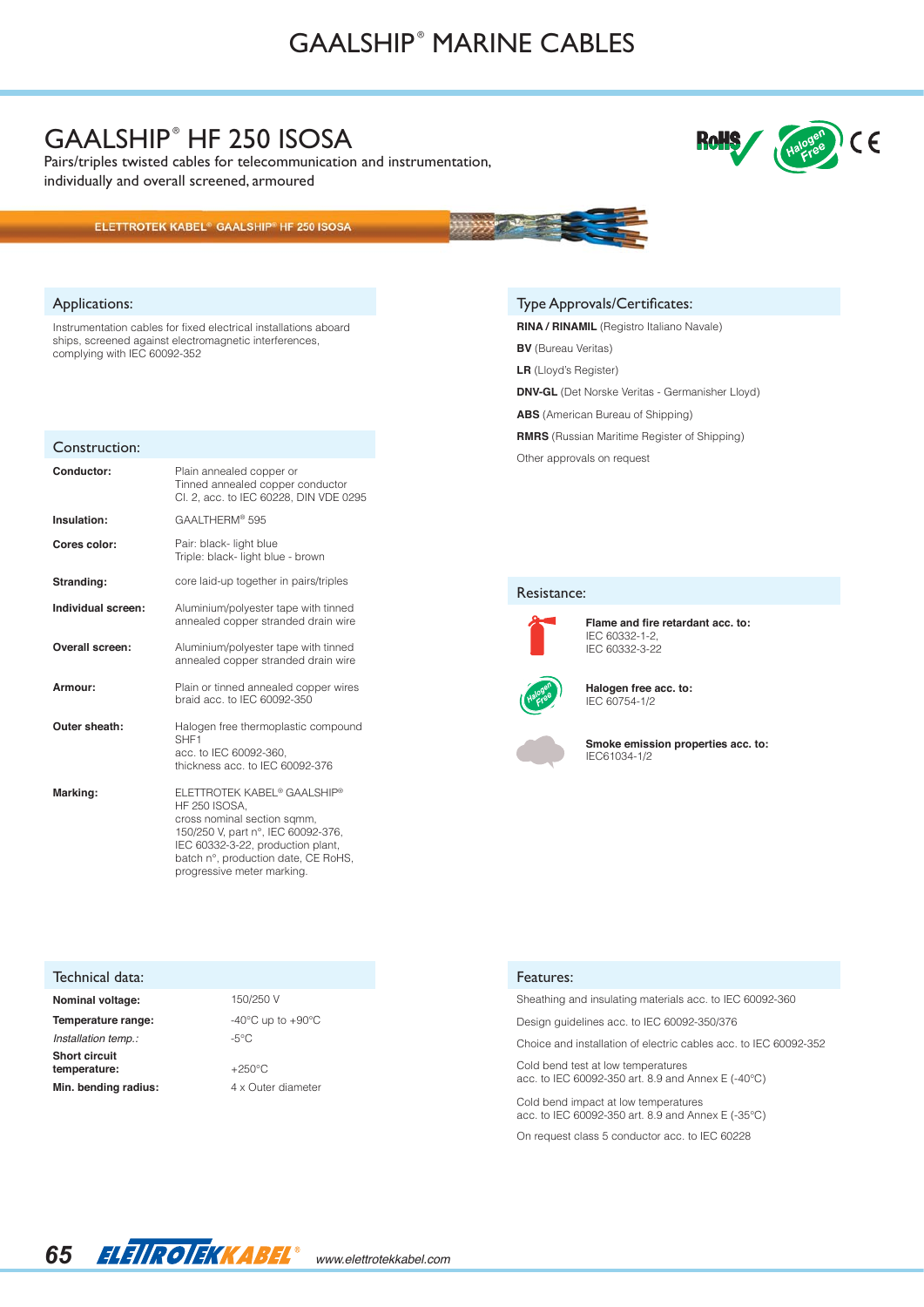**WEBSTANDS** 

## GAALSHIP<sup>®</sup> HF 250 ISOSA

Pairs/triples twisted cables for telecommunication and instrumentation, individually and overall screened, armoured

ELETTROTEK KABEL® GAALSHIP® HF 250 ISOSA

| Part no.                         | No. of<br>pairs/triples<br>x cross section       | Outer<br>sheath  | Outer diameter<br>ca.mm |              |              | Cable<br>weight<br>approx. | Max.<br>resistance<br>of conductors | Current<br>rating<br>in open air | Short<br>circuit<br>rating |
|----------------------------------|--------------------------------------------------|------------------|-------------------------|--------------|--------------|----------------------------|-------------------------------------|----------------------------------|----------------------------|
|                                  | $n \times mm^2$                                  | color            | Min.                    | Nom.         | Max.         | kg/km                      | at $20^{\circ}$ C<br>(Ohm/km)       | at 45°C<br>(A)                   | I sec.<br>(kA)             |
| 11140CGX022M05                   | $2 \times 2 \times 0.5$                          | Orange           | 9,5                     | 11           | 12,5         | 165                        | 40,4                                | 8                                | 0.07                       |
| 11140CGX032M05                   | $3 \times 2 \times 0.5$                          | Orange           | 10,3                    | 11,8         | 13,3         | 179                        | 40,4                                | $\overline{7}$                   | 0.07                       |
| 11140CGX042M05                   | $4 \times 2 \times 0.5$                          | Orange           | 11,3                    | 12,8         | 14,3         | 214                        | 40,4                                | 6                                | 0,07                       |
| 11140CGX052M05                   | $5 \times 2 \times 0.5$                          | Orange           | 12,9                    | 14,4         | 15,9         | 291                        | 40,4                                | 6                                | 0,07                       |
| 11140CGX062M05                   | $6 \times 2 \times 0.5$                          | Orange           | 14                      | 15,5         | 17           | 339                        | 40,4                                | 6                                | 0,07                       |
| 11140CGX072M05                   | $7 \times 2 \times 0.5$                          | Orange           | 13,5                    | 15,5         | 17           | 337                        | 40,4                                | 6                                | 0.07                       |
| 11140CGX082M05                   | $8 \times 2 \times 0.5$                          | Orange           | 16                      | 18           | 19,5         | 404                        | 40,4                                | 6                                | 0,07                       |
| 11140CGX102M05                   | $10 \times 2 \times 0.5$                         | Orange           | 16,7                    | 18,7         | 20,2         | 471                        | 40,4                                | 6                                | 0,07                       |
| 11140CGX122M05                   | $12 \times 2 \times 0.5$                         | Orange           | 17,8                    | 20,3         | 22,8         | 523                        | 40,4                                | 6                                | 0,07                       |
| 11140CGX142M05                   | $14 \times 2 \times 0.5$                         | Orange           | 18,7                    | 21,2         | 23,7         | 581                        | 40,4                                | 5                                | 0.07                       |
| 11140CGX162M05                   | $16 \times 2 \times 0.5$                         | Orange           | 20                      | 22,5         | 25           | 656                        | 40,4                                | 5                                | 0,07                       |
| 11140CGX192M05                   | $19 \times 2 \times 0.5$                         | Orange           | 21,1                    | 23,6         | 26,1         | 724                        | 40,4                                | 5                                | 0,07                       |
| 11140CGX242M05                   | $24 \times 2 \times 0.5$                         | Orange           | 24,3                    | 26,8         | 29,3         | 906                        | 40,4                                | $\overline{4}$                   | 0,07                       |
| 11140CGX272M05                   | $27 \times 2 \times 0.5$                         | Orange           | 25,9                    | 28,4         | 30,9         | 1004                       | 40,4                                | $\overline{4}$                   | 0.07                       |
| 11140CGX372M05                   | $37 \times 2 \times 0.5$                         | Orange           | 29,2                    | 31,7         | 34,2         | 1253                       | 40,4                                | $\overline{4}$                   | 0,07                       |
| 11140CGX022M07                   | $2 \times 2 \times 0,75$                         | Orange           | 10,3                    | 11,8         | 13,3         | 194                        | 26,0                                | 11                               | 0,11                       |
| 11140CGX032M07                   | $3 \times 2 \times 0,75$                         | Orange           | 11                      | 12,5         | 14           | 206                        | 26,0                                | 8                                | 0,11                       |
| 11140CGX042M07                   | $4 \times 2 \times 0,75$                         | Orange           | 12                      | 13,5         | 15           | 250                        | 26,0                                | $\overline{7}$                   | 0, 11                      |
| 11140CGX052M07                   | $5 \times 2 \times 0,75$                         | Orange           | 13,8                    | 15,3         | 16,8         | 336                        | 26,0                                | 7                                | 0, 11                      |
| 11140CGX062M07                   | $6 \times 2 \times 0,75$                         | Orange           | 15,2                    | 16,7         | 18,2         | 402                        | 26,0                                | $\overline{7}$                   | 0, 11                      |
| 11140CGX072M07                   | $7 \times 2 \times 0,75$                         | Orange           | 14,7                    | 16,7         | 18,2         | 403                        | 26,0                                | $\overline{7}$                   | 0, 11                      |
| 11140CGX082M07                   | $8 \times 2 \times 0,75$                         | Orange           | 17,4                    | 19,4         | 20,9         | 483                        | 26,0                                | 7                                | 0,11                       |
| 11140CGX102M07                   | $10 \times 2 \times 0,75$                        | Orange           | 18,1                    | 20,1         | 21,6         | 563                        | 26,0                                | $\overline{7}$                   | 0,11                       |
| 11140CGX122M07                   | $12 \times 2 \times 0,75$                        | Orange           | 19,2                    | 21,7         | 24,2         | 617                        | 26,0                                | $\overline{7}$                   | 0,11                       |
| 11140CGX142M07                   | $14 \times 2 \times 0,75$                        | Orange           | 20,4                    | 22,9         | 25,4         | 701                        | 26,0                                | 6                                | 0,11                       |
| 11140CGX162M07                   | $16 \times 2 \times 0,75$                        | Orange           | 21,5                    | 24           | 26,5         | 779                        | 26,0                                | 6                                | 0,11                       |
| 11140CGX192M07                   | $19 \times 2 \times 0,75$                        | Orange           | 22,9                    | 25,4         | 27,9         | 878                        | 26,0                                | 6                                | 0,11                       |
| 11140CGX242M07                   | 24 x 2 x 0,75                                    | Orange           | 26,4                    | 28,9         | 31,4         | 1099                       | 26,0                                | 5                                | 0, 11                      |
| 11140CGX272M07                   | $27 \times 2 \times 0,75$                        | Orange           | 28                      | 30,5         | 33           | 1220                       | 26,0                                | 5                                | 0, 11                      |
| 11140CGX372M07                   | $37 \times 2 \times 0,75$                        | Orange           | 31,6                    | 34,1         | 36,6         | 1533                       | 26,0                                | 5                                | 0,11                       |
| 11140CGX022M10                   | $2 \times 2 \times 1$                            | Orange           | 11                      | 12,5         | 14           | 222                        | 19,2                                | 13                               | 0,14                       |
| 11140CGX032M10                   | $3 \times 2 \times 1$                            | Orange           | 11,7                    | 13,2         | 14,7         | 240                        | 19,2                                | 10                               | 0, 14                      |
| 11140CGX042M10                   | $4 \times 2 \times 1$                            | Orange           | 13,4                    | 14,9         | 16,4         | 329                        | 19,2                                | 9                                | 0,14                       |
| 11140CGX052M10                   | $5 \times 2 \times 1$                            | Orange           | 14,6                    | 16,1         | 17,6         | 392                        | 19,2                                | 9                                | 0,14                       |
| 11140CGX062M10                   | $6 \times 2 \times 1$                            | Orange           | 16,2                    | 17,7         | 19,2         | 467                        | 19,2                                | 9                                | 0,14                       |
| 11140CGX072M10                   | $7 \times 2 \times 1$                            | Orange           | 15,7                    | 17,7         | 19,2         | 472                        | 19,2                                | 9                                | 0, 14                      |
| 11140CGX082M10                   | $8 \times 2 \times 1$                            | Orange           | 18,5                    | 20,5         | 22           | 563                        | 19,2                                | 9                                | 0, 14                      |
| 11140CGX102M10                   | $10 \times 2 \times 1$                           | Orange           | 19,4                    | 21,4         | 22,9         | 664                        | 19,2                                | 9                                | 0, 14                      |
| 11140CGX122M10                   | $12 \times 2 \times 1$                           | Orange           | 20,6                    | 23,1         | 25,6         | 742<br>832                 | 19,2                                | 9                                | 0, 14                      |
| 11140CGX142M10                   | $14 \times 2 \times 1$<br>$16 \times 2 \times 1$ | Orange           | 21,8<br>23,2            | 24,3<br>25,7 | 26,8<br>28,2 | 941                        | 19,2<br>19,2                        | 8<br>8                           | 0, 14<br>0,14              |
| 11140CGX162M10                   | $19 \times 2 \times 1$                           | Orange           | 24,5                    | 27           | 29,5         | 1049                       | 19,2                                | 8                                | 0, 14                      |
| 11140CGX192M10<br>11140CGX242M10 | $24 \times 2 \times 1$                           | Orange<br>Orange | 28,4                    | 30,9         | 33,4         | 1334                       | 19,2                                | 6                                | 0,14                       |
| 11140CGX272M10                   | $27 \times 2 \times 1$                           | Orange           | 30                      | 32,5         | 35           | 1469                       | 19,2                                | 6                                | 0, 14                      |
| 11140CGX372M10                   | $37 \times 2 \times 1$                           | Orange           | 34,5                    | 37           | 39,5         | 1963                       | 19,2                                | 6                                | 0,14                       |
| 11140CGX022M15                   | $2 \times 2 \times 1,5$                          | Orange           | 13,2                    | 14,7         | 16,2         | 316                        | 12,8                                | 16                               | 0,21                       |
| 11140CGX032M15                   | $3 \times 2 \times 1,5$                          | Orange           | 14,1                    | 15,6         | 17,1         | 338                        | 12,8                                | $13$                             | 0,21                       |
| 11140CGX042M15                   | $4 \times 2 \times 1,5$                          | Orange           | 15,6                    | 17,1         | 18,6         | 417                        | 12,8                                | 11                               | 0,21                       |
| 11140CGX052M15                   | $5 \times 2 \times 1,5$                          | Orange           | 17,1                    | 18,6         | 20,1         | 498                        | 12,8                                | 11                               | 0,21                       |
| 11140CGX062M15                   | $6 \times 2 \times 1,5$                          | Orange           | 18,9                    | 20,4         | 21,9         | 598                        | 12,8                                | 11                               | 0,21                       |
| 11140CGX072M15                   | $7 \times 2 \times 1,5$                          | Orange           | 18,4                    | 20,4         | 21,9         | 602                        | 12,8                                | 11                               | 0,21                       |
| 11140CGX082M15                   | $8 \times 2 \times 1,5$                          | Orange           | 21,7                    | 23,7         | 25,2         | 718                        | 12,8                                | 11                               | 0,21                       |
| 11140CGX102M15                   | $10 \times 2 \times 1,5$                         | Orange           | 22,9                    | 24,9         | 26,4         | 865                        | 12,8                                | 11                               | 0,21                       |
| 11140CGX122M15                   | $12 \times 2 \times 1,5$                         | Orange           | 24,3                    | 26,8         | 29,3         | 953                        | 12,8                                | 11                               | 0,21                       |
| 11140CGX142M15                   | $14 \times 2 \times 1.5$                         | Orange           | 25,9                    | 28,4         | 30,9         | 1086                       | 12,8                                | $10$                             | 0,21                       |
| 11140CGX162M15                   | $16 \times 2 \times 1,5$                         | Orange           | 27,3                    | 29,8         | 32,3         | 1215                       | 12,8                                | $10$                             | 0,21                       |
| 11140CGX192M15                   | $19 \times 2 \times 1,5$                         | Orange           | 29,1                    | 31,6         | 34,1         | 1373                       | 12,8                                | 10                               | 0,21                       |



 $\int$ 

RoHS Halogen